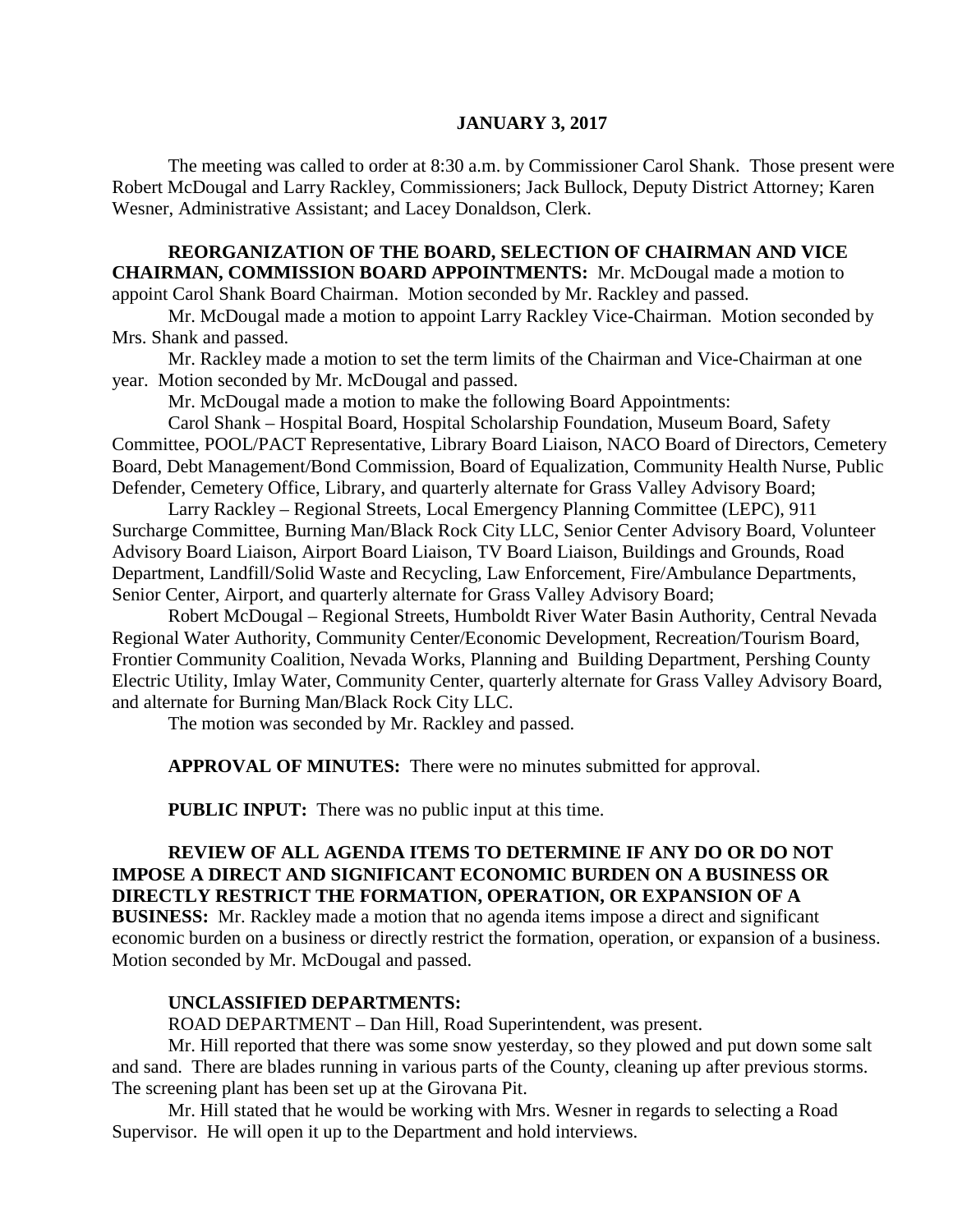*Set salary for the Road Department Superintendent, Dan Hill:* The Board had a recommendation from Mrs. Wesner, HR Representative and some salary information from Mrs. Childs. Mrs. Wesner recommended setting the salary at \$70,000 with a review in six month. Mrs. Childs suggested a 10% increase, which would be \$70,719.00.

Mr. Rackley made a motion to set the Road Department Superintendent salary at \$70,719, which is a 10% increase over Mr. Hill's current salary, with a review in six months. Motion seconded by Mr. McDougal and passed.

BUILDINGS AND GROUNDS – John Handka was present.

Mr. Handka reported that he had planned to take the tree down this morning, but the weather is preventing that at the moment. The blinds will be installed in the Courthouse this weekend. A new wind sock has been installed at the Airport.

*Approval to purchase carpet for the County Commission meeting room:* Mr. Rackley presented the following quotes to replace the carpet:

| Carpet King     | \$7,167.00                        |
|-----------------|-----------------------------------|
| JE Simas Floors | \$8,253.00                        |
| Royal Floors    | Quote doesn't meet specifications |

Mr. McDougal noted that the previous Commission had allocated \$50,000 in the Capital Improvement Fund to make improvements to this room.

Mr. McDougal made a motion to approve the purchase of carpet for the Commission meeting room from Carpet King in the amount of \$7,167.00, being the most responsive and responsible bid. Motion seconded by Mr. Rackley and passed.

*Approval to purchase technology equipment in the Commission meeting room:* Mr. Rackley had a quote from FCC Communications in the amount of \$10,943.00. He had requested a quote from another company, but they have not submitted anything.

Mr. Rackley made a motion to approve the purchase of technology equipment for the Commission meeting room from FCC Communications in the amount of \$10,943.00. Motion seconded by Mr. McDougal and passed.

*Approval to purchase two refrigerators, one for the Annex Building and one for the Courthouse:*  Mrs. Shank asked if a fridge was being replaced at the Annex. Mr. Handka was not sure. It was noted that Mr. Shields requested this item be put on the agenda. Mrs. Shank thought the fridge at the Annex was replaced a few years ago. Mr. Bullock will call Mr. Shields for clarification.

Later in the morning, Mr. Bullock reported that he spoke with Mr. Shields about the replacement of the refrigerators. He was told that the one in the Annex Building needs to be replaced.

Mr. McDougal made a motion to purchase two basic freezer/refrigerator models, one for the Courthouse and one for the Annex. Motion seconded by Mr. Rackley and passed.

PERSHING COUNTY FIRE/AMBULANCE –

*LOVELOCK FIRE DEPARTMENT:* Nathan Carmichael, First Assistant Chief, was present.

Mr. Carmichael informed the Board that he is running for Fire Chief and they will be holding their election next Tuesday. Mr. Carmichael also spoke about his concerns with their current number of volunteers and recruitment. Mr. Carmichael does have some ideas to try to remedy some of the issues, but it will take time. He also stated that there will be a new EMS Coordinator appointed after the election.

**PERSHING COUNTY PUBLIC GUARDIAN AND PERSHING COUNTY PUBLIC ADMINISTRATOR:** ESTABLISHMENT OF FUND AND DISTRIBUTION OF FEES AWARDED TO THE PUBLIC GUARDIAN AND APPROVAL OF SEPARATE FUND TO COVER VARIOUS COSTS PRIOR TO THE DISPOSITION OF ASSETS – Mr. Bullock stated that the Public Guardian was awarded \$22,611.45 by the District Court. They are requesting that separate accounts, not funds, be set up with this funding. One of the accounts would be for the Public Administrator to use as needed for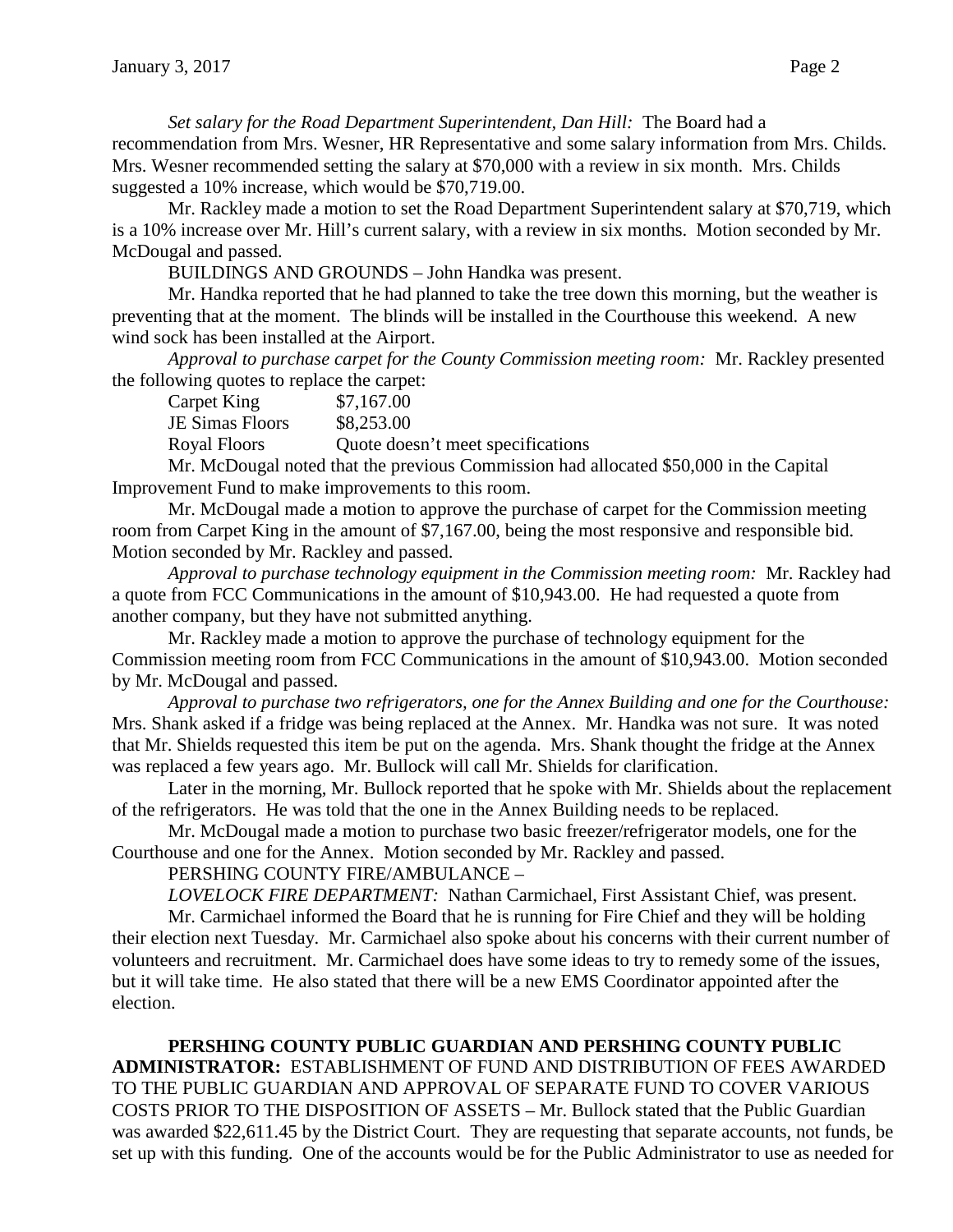burials, etc. prior to an estate settling. Once the estate is settled, any fees collected could go back into that account. Jeff Kearns, Public Administrator, stated that, as a general rule, those expenses do get reimbursed, but there are times when there is no money in the estate.

Mrs. Childs stated that the Public Administrator already has a line item under General Government, but it is just used for Mr. Kearns' salary. Mrs. Childs doesn't think it would be a problem using it for other expenses.

Mr. McDougal made a motion to approve the distribution of funds awarded to the Public Guardian in the amount of \$22,611.45, staying in the Public Guardian's account, but being used by the Public Administrator as necessary. Motion seconded by Mr. Rackley and passed.

# **ELECTED DEPARTMENTS:**

LACEY DONALDSON, CLERK-TREASURER – Mrs. Donaldson did not have anything to report.

*Approval of corrections/changes to the Tax Roll:* No corrections or changes were submitted. *Approval of Credit Card for Road Department Superintendent Dan Hill:* Mr. Rackley made a motion to approve the issuance of a County Credit Card for Dan Hill, Road Department Superintendent. Motion seconded by Mr. McDougal and passed.

Mr. Bullock announced that Agenda Item #8, the Public Hearing to establish a Conservation and Development Advisory Committee, is cancelled. The Pershing County Economic Development and Conservation Act did not get approved during the Legislative Session. When it is readdressed, this will be brought back before the Board.

**PROCLAMATIONS AND AWARDS:** There were no Proclamation or Awards considered.

**BOARD APPOINTMENTS:** PERSHING GENERAL HOSPITAL BOARD OF TRUSTEES – Mrs. Donaldson stated that no letters were received so she will be re-advertising.

SENIOR CENTER ADVISORY BOARD RESIGNATION – A letter was received from John Shank resigning from the Senior Center Advisory Board effective January 1, 2017.

Mr. Rackley made a motion to accept John Shank's resignation from the Senior Center Advisory Board. Motion seconded by Mr. McDougal and passed.

There were letters received for the Cemetery Board and the Museum Board, but they are not on the agenda today.

**PLANNING DEPARTMENT:** James Evans was present.

Mr. Evans gave the Board the monthly permits issued and fees collected report, which also included a summary for the year. There is a Planning Commission meeting tomorrow night to consider a Special Use Permit.

**IMLAY WATER SYSTEM:** James Evans was present and had nothing to report.

**BUILDING DEPARTMENT:** James Evans was present.

Mr. Evans stated that things are slower this time of year, but they did issue five permits.

**CORRESPONDENCE:** There was no correspondence to consider.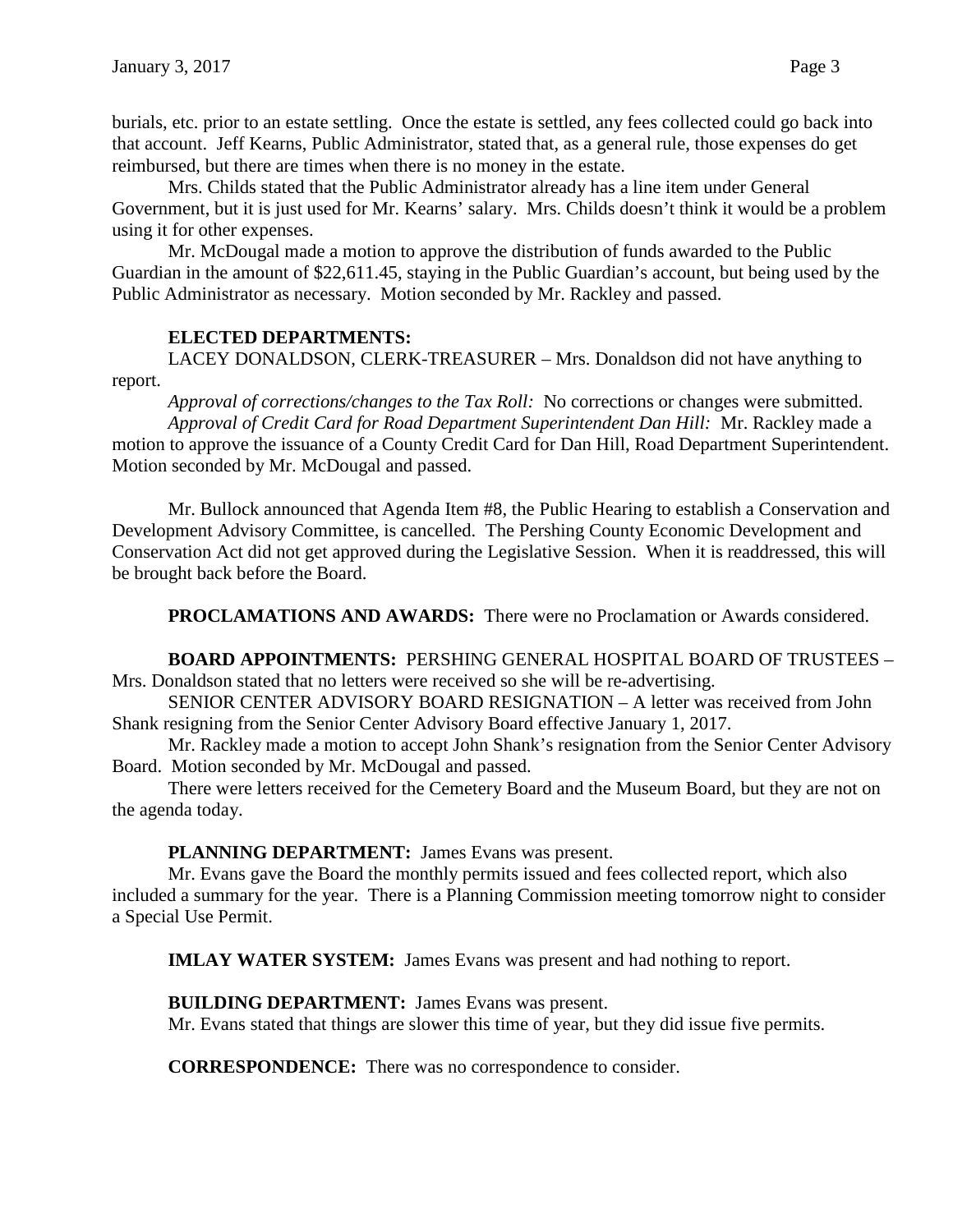**TIM HOLLAND, BENEFITS CONSULTANT, LP INSURANCE SERVICES, INC.:**  PRESENTATION OF INSURANCE CAPABILITIES FOR PERSHING COUNTY – Mr. Holland introduced Kevin Monaghan and Tina Perchetti and gave an overview of the company. LP Insurance is one of the largest brokerage firms in Nevada and is headquartered in Reno.

Mr. Monaghan outlined the services provided by LP in regards to employee health insurance benefits. Ms. Perchetti spoke about their property loss control services. She also spoke about the services offered through POOL/PACT that they try to compliment. It was noted that they provide the employee safety training in Lander County.

## **KENT MOWRY, A & H INSURANCE COMPANY:** PRESENTATION OF PROPERTY CASUALTY INSURANCE, BROKER SERVICES AND EMPLOYEE BENEFITS BROKER SERVICES CAPABILITES FOR PERSHING COUNTY – Mr. Mowry introduced Scott Rottman, Maryann Denta, Jeff Shaffer, Tracy Neeley and Nanette Chalupa.

Mr. Mowry gave an overview of their company. A & H has offices in Reno and Winnemucca. They also provide safety training as well as worker's compensation seminars.

Ms. Neeley spoke about employee benefits. Ms. Neeley stated that she takes health insurance and employee benefits extremely personally. She believes your broker should be your partner. Ms. Chalupa shared a packet of information on the County's current benefits. She spoke about educating the employees. They will meet with every member and also do new hire orientation.

**REPORT FROM ADMINISTRATIVE ASSISTANT:** Mrs. Wesner did not have anything to report.

APPROVAL TO PURCHASE CELL PHONES/LAPTOPS FOR COUNTY COMMISSIONERS – Mr. McDougal did some research, but will put something together for review. Mrs. Shank asked if Mr. McDougal would work with Mrs. Childs in regards to what is available through Verizon. Mr. McDougal stated that he would. This will be put on a future agenda.

APPROVAL OF OUT OF STATE TRAVEL FOR A REPRESENTATIVE TO ATTEND THE 2017 NACo (NATIONAL ASSOCIATION OF COUNTY OFFICIALS) LEGISLATIVE CONFERENCE IN WASHINGTON, D.C. FEBRUARY 24 – MARCH 1, 2017 – Mr. McDougal would like to attend the conference.

Mr. Rackley made a motion to approve the out of state travel for Mr. McDougal to attend the 2017 NACo Legislative Conference in Washington, D.C. February  $24<sup>th</sup>$  through March  $1<sup>st</sup>$ , with the County paying for the registration and lodging. Motion seconded by Mrs. Shank and passed.

The meeting recessed at 10:15 a.m. and reconvened at 10:21 a.m.

**JERRY ALLEN, SHERIFF:** Sheriff Allen pulled some stats for the Board. For the year ending December 31, 2016, the Sheriff's Department recorded 17,338 incidents. Mr. Rackley asked what the numbers look like without Burning Man included. Sheriff Allen stated that he would have to try to segregate those numbers.

Sheriff Allen stated that he received the information from Mrs. Wesner regarding statutory requirements and asked if he needs to be submitting any reports differently. Mrs. Shank stated that the Board would have to look over the information as well.

The new deputy just started her second week and is doing well. Sheriff Allen stated that she will have five or six more weeks of training before she can work on her own. She will be sent to POST (Peace Officers Standards Training) sometime next year. Sheriff Allen stated that he has a meeting with the other person that was offered a position today. If all goes well, they will be at full staff.